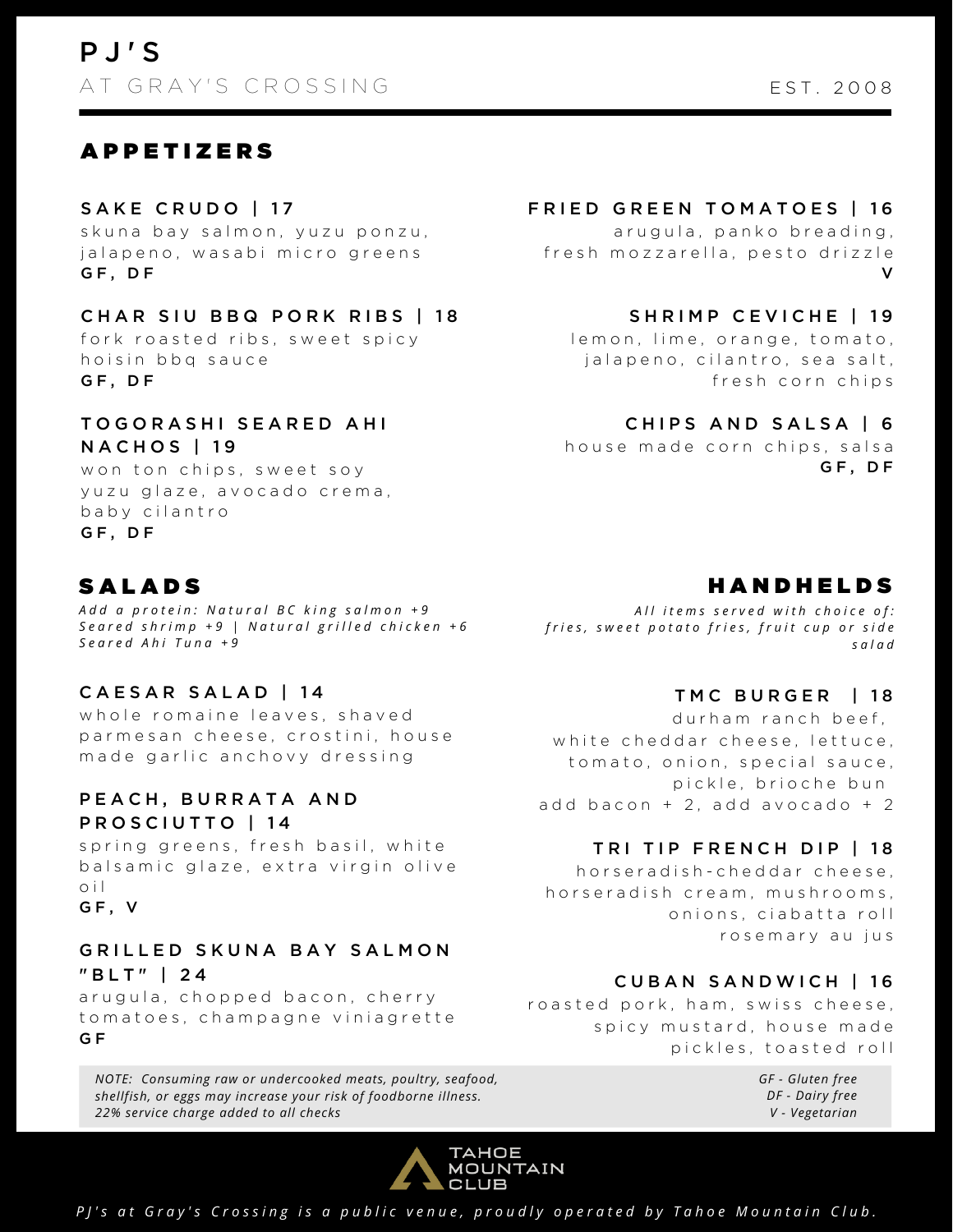## **ENTREES**

#### GRILLED MAHI TACOS | 23

mahi mahi, corn tortillas, mango serrano chili relish, pickled onion, cilantro crema G F

A H I P O K E B O W L | 27 fresh tuna, mango, green onion, tamari glaze, sriracha aioli, sticky rice, furikake, tobiko, cucumber, edamame. wakame salad G F

GRILLED CHICKEN BOWL | 18 sticky rice, mexican corn salad, spring greens, pepita dressing G F

#### BUTTERNUT SQUASH RAVIOLI | 18

arugula salad, sage, tomato concasse, basil pistou

#### MARY'S ROASTED HALF CHICKEN | 26

herb butter, creamy polenta, roasted baby carrots, pan sauce G F

#### GRILLED SALMON STEAK | 25

jasmine rice, stir-fry vegetables, ponzu butter G F

#### STEAK FRITES | 29

grilled bavette, herb demi sauce, seasonal vegetables, pomme frites G F

#### CHEF'S SPECIAL BOARD | MP

ask your server for tonight's chef prepared special

> *NOTE: Consuming raw or undercooked meats, poultry, seafood, shellfish, or eggs may increase your risk of foodborne illness. 22% service charge added to all checks*



## **SIDES**

#### $F$  R I E S | 4

- SWEET POTATO FRIES | 5
	- SIDE SALAD | 6
	- C R F A M Y P O L E N T A L 6
		- $B A C O N$  | 4
- C H I C K E N A P P I F SAUSAGE | 4
	- FRUIT CUP | 6

## **DESSERT**

SUMMER BERRY CRISP | 12 Seasonal berries, crumble topping, vanilla ice cream

CHOCOLATE MOUSSE | 12 Dark chocolate, house made whipped cream

> H O U S E B A K E D COOKIES & MILK | 8

Rotating cookies, glass of ice-cold milk

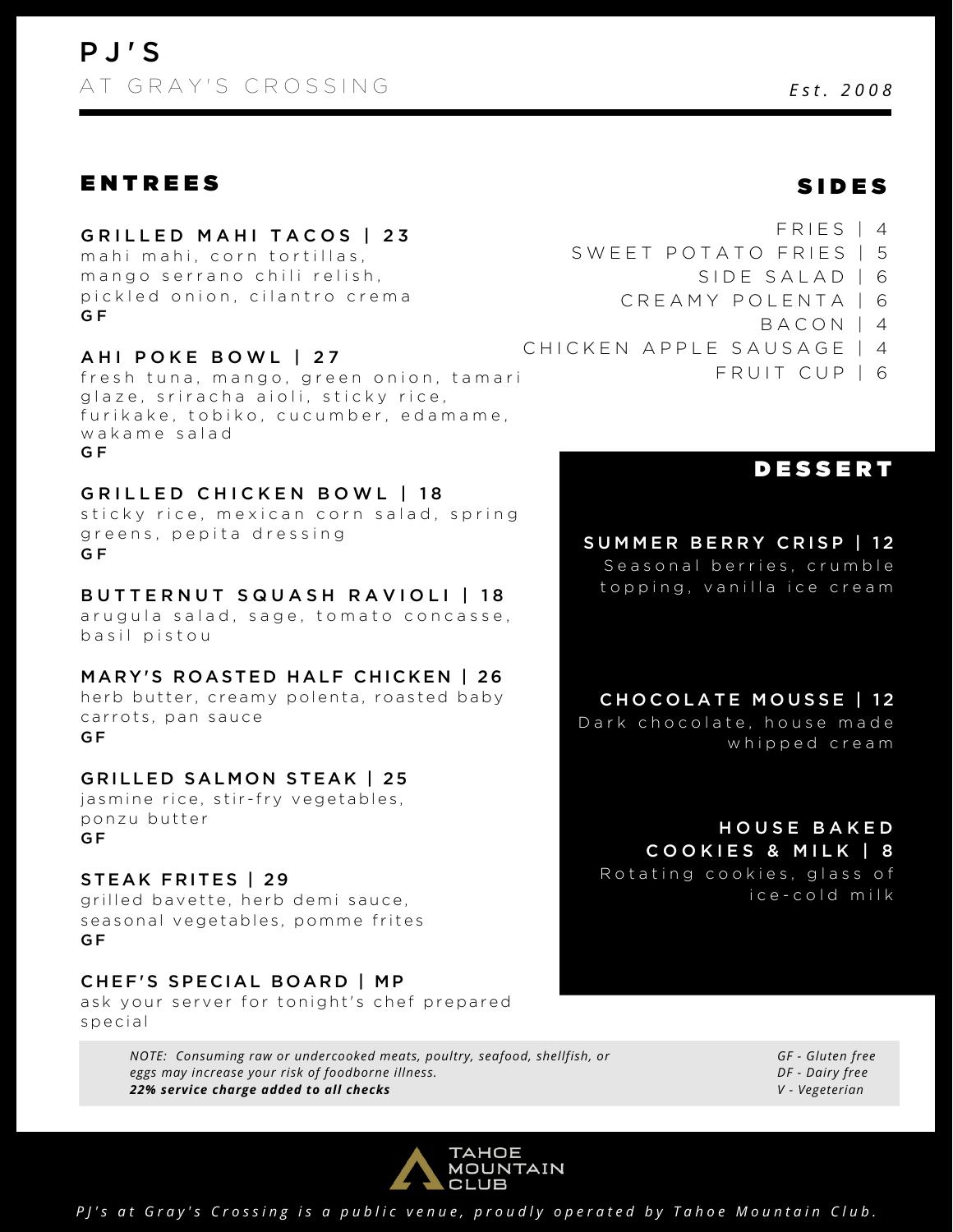# **BREAKFAST**

SERVED UNTIL 11AM

# BREAKFAST BURRITO | 12

scrambled eggs, bacon or sausage, yukon gold potatoes, m on terey jack & cheddar cheese, fire roasted salsa, flour t o r t i l l a

## VEGGIE BURRITO | 12

S c r a m b l e d e g g s, s a u t é e d m u s h r o o m s, y u k o n g o l d p o t a t o e s, m on terey jack & cheddar cheese, fire roasted salsa, flour tortilla V

## PJ'S BREAKFAST | 14

eggs cooked to order, bacon or sausage, country potatoes, choice of toast

## STEEL CUT OATMEAL | 12

oats, fresh berries, pure maple syrup, toasted coconut G F

## YOGURT OATMEAL PARFAIT | 11

organic yogurt, fresh seasonal berries V

# PEETE'S COFFEE | 3

*NOTE: Consuming raw or undercooked meats, poultry, seafood, shellfish, or eggs may increase your risk of foodborne illness 22% Service charge added to all checks*

*GF - Gluten free DF - Dairy free V - Vegetarian*

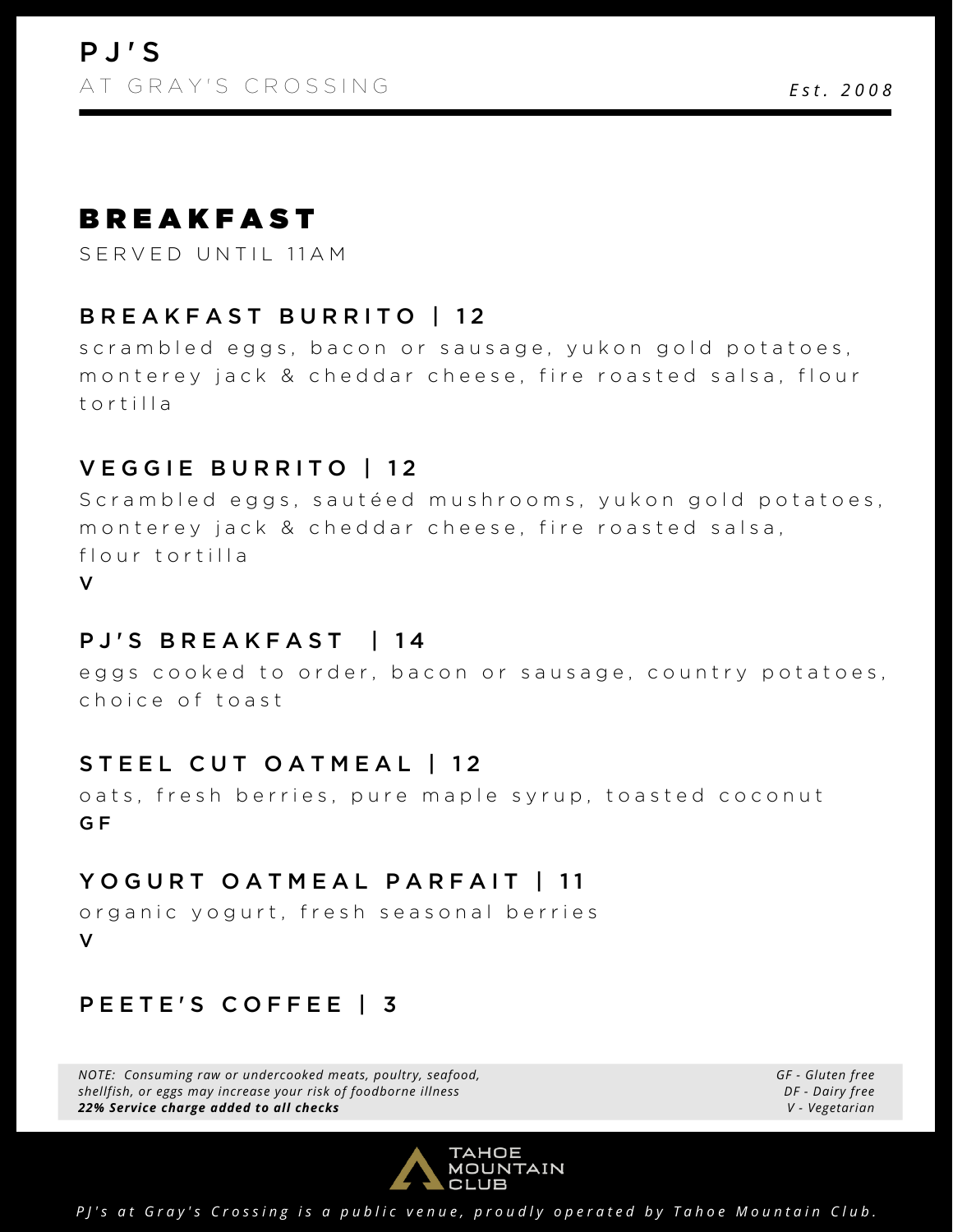# **TURN MENU**

#### A L B A C O R E T U N A C U P | 10

A lbacore tuna, red onion, celery, dill, lemon aioli, tomato, c a b b a g e

#### CHICKEN CAESAR WRAP | 13

Grilled natural chicken breast, chopped romaine, parmesan, house made caesar dressing, flour tortilla

#### TRUCKEE WRAP | 15

O v en roasted turkey, arugula, chopped romaine, ranch dressing, bacon, monterey jack cheese, avocado, flour tortilla

#### TMC BURGER | 15

 $1/3$  pound grilled natural ground beef, cheddar cheese, tmc sauce, lettuce, tomato, onion, brioche bun

## B B Q CH I C K E N S A N D W I C H | 15

Grilled natural chicken breast, house made chipotle BBQ sauce, cheddar cheese, lettuce, tomato, onion, brioche b u n

## ALL BEEF HOT DOG | 10

Hebrew National hot dog, hoagie bun. Ask for condiments

## OVEN ROASTED TURKEY SUB | 15

Turkey, lettuce, bacon, tomato, onion, swiss cheese dijon mustard, roasted garlic aioli, hoagie roll

## GRAB AND GO

 $Chips$   $3$  $C$  and  $v$  | 3 Tahoe Trail Bars | 4

*NOTE: Consuming raw or undercooked meats, poultry, seafood, shellfish, or eggs may increase your risk of foodborne illness. 22% Service charge added to all checks*

*GF - Gluten free DF - Dairy free V - Vegetarian*

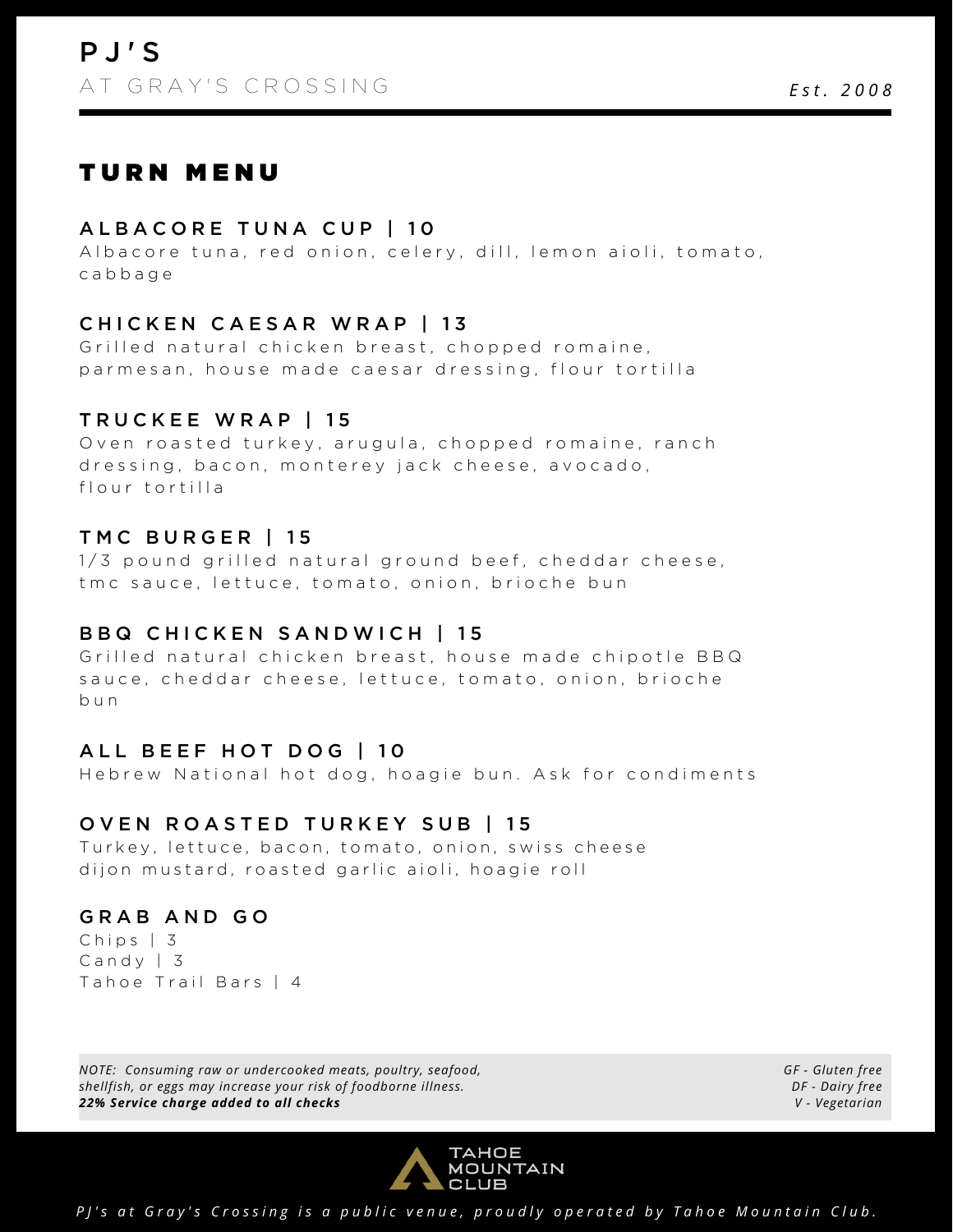# KIDS MENU

KIDS MAC & CHEESE | 10

H A N D H E L D S | 1 0 Served with choice of fries, white rice or veggies:

GRILLED CHEESE **BURGER** H O T D O G CHICKEN TENDERS

KIDS PLATE  $|12$ Served with white rice & sautéed veggies *C h o i c e o f :*

CHICKEN | TRI-TIP | FISH

# DESSERT | 5

SCOOP OF VANILLA ICE CREAM

*NOTE: Consuming raw or undercooked meats, poultry, seafood, shellfish, or eggs may increase your risk of foodborne illness*

*GF - Gluten free DF - Dairy free V - Vegetarian*

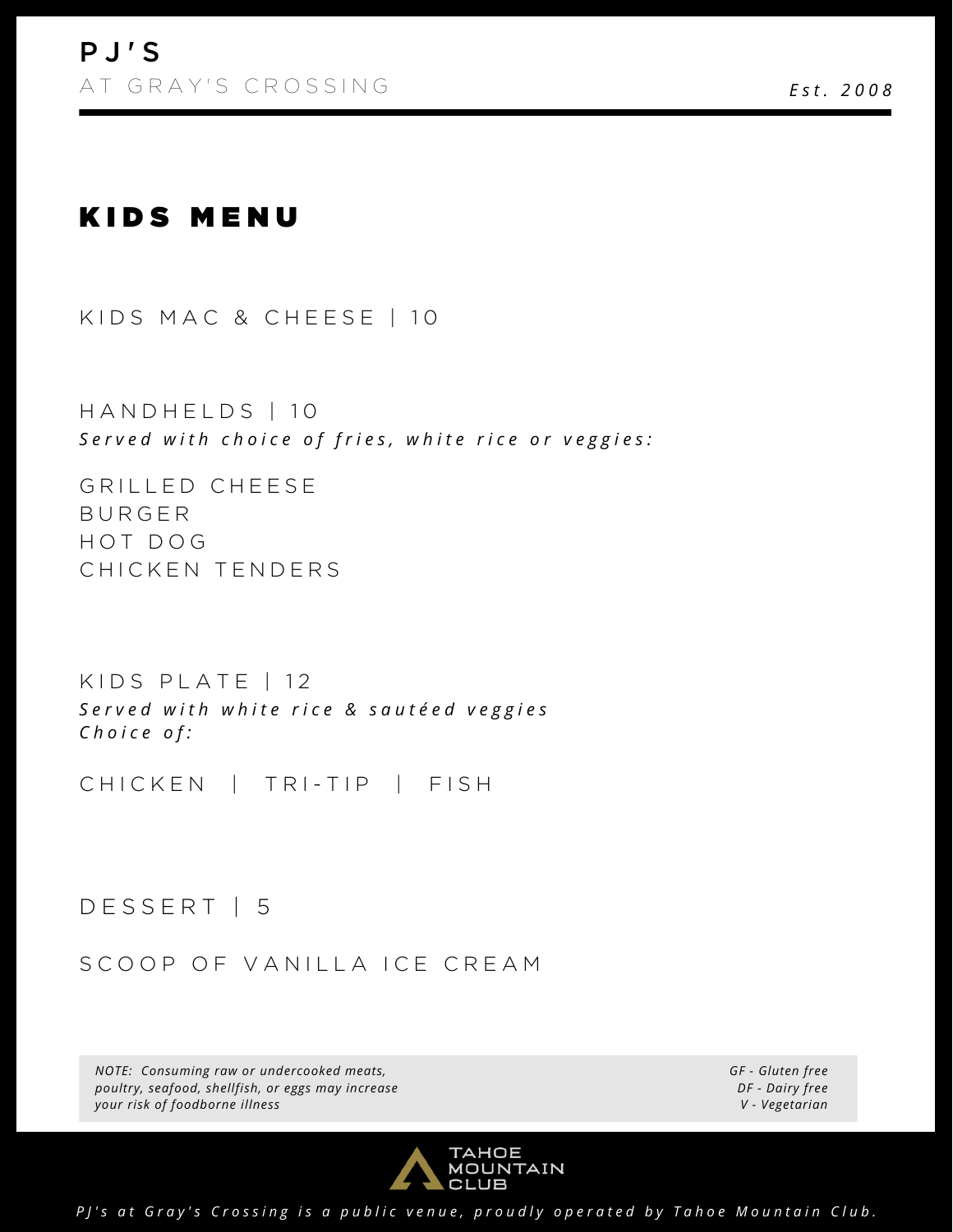# **CRAFT LIBATIONS | 12**

#### WHY NOT?

blanco tequila, pineapple juice, jalapeño, cilantro, lime juice, agave

BACK NINE bourbon, lemonade, house made

p e a c h i c e d t e a

JUNGLE CAT gin, campari, grapefruit juice, lime juice, maple syrup

#### H W Y 5 0

ap p l e t o n e state rum, madagascar vanilla, cherry bitters

# **CLASSIC COCKTAILS | 10**

OLD FASHIONED bourbon, orange, angostura bitters, orange peel

#### THE MULE

M O J I T O

GIN AND TONIC

P J'S MARGARITA Tequila, triple sec, lime juice, agave

## PJ'S BLOODY MARY

Vodka, tomato juice, house made bloody mary mix, pepperoncini, olive, o n i o n

B E E R

DRAFT BEER 8

#### Modelo, Mexican Lager

Kona Longboard Island Lager

Fort Point IPA

Sierra Nevada Seasonal

## CANNED BEER

- P B R | 6
- Coors Light | 6
	- Bud Light  $6$
- Firestone 805 | 7
	- Shock Top | 6
- Sierra Nevada Pale Ale | 7
- Sierra Nevada Hazy IPA | 7
	- Fresh Squeezed IPA | 7
		- Heineken 0.0 | 6
			- High Noon | 8



- 
-